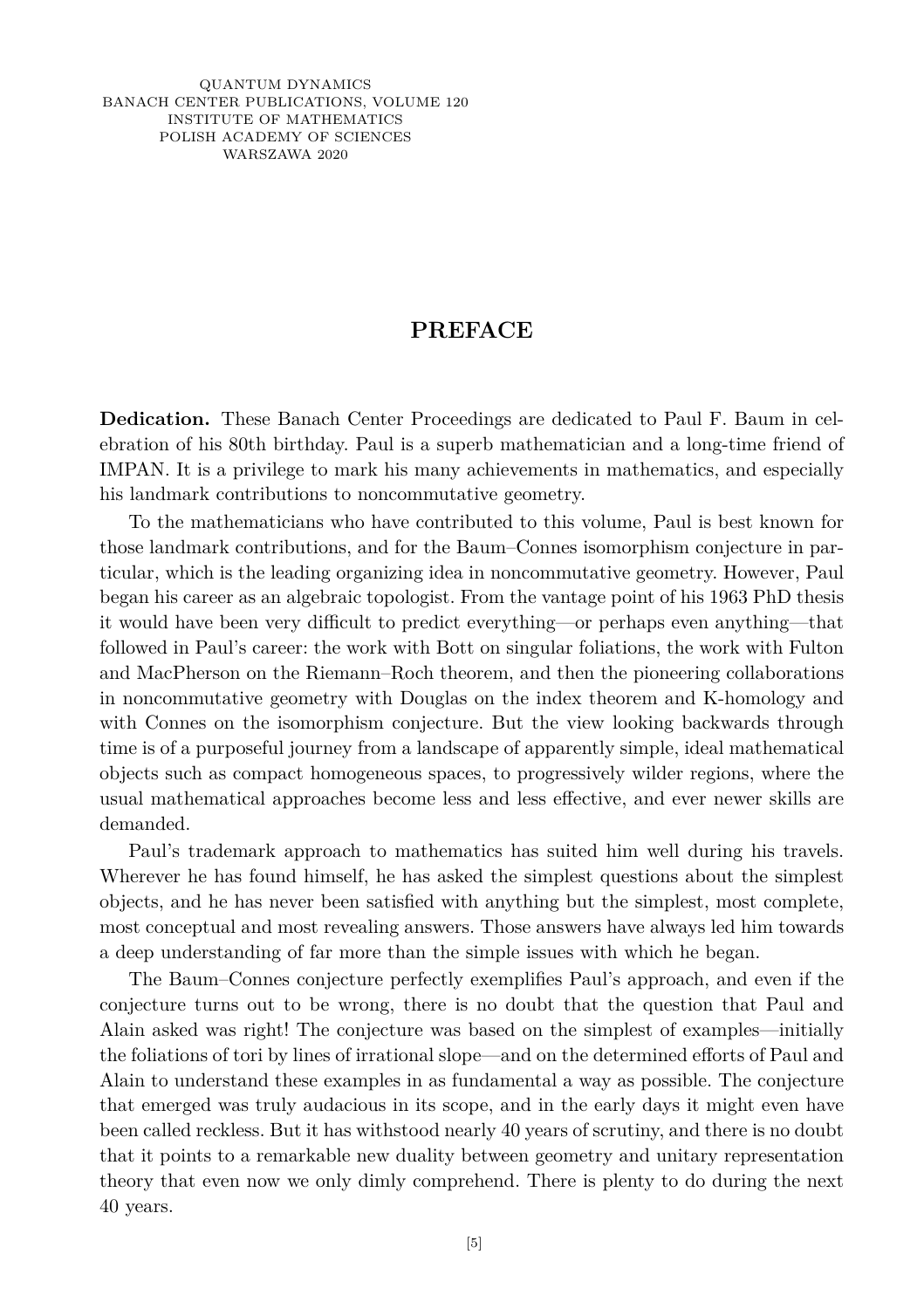## 6 PREFACE

Meanwhile Paul has ventured further and developed still more wonderful mathematics —in the realm of quantum groups with his friends at IMPAN, in the smooth representation theory of *p*-adic groups with a steadily growing band of fellow travelers, and in other places, too. He is forever in motion; where will he travel next?

Happy Birthday, Paul! We look forward to many more years of inspiring mathematics and warm friendship!

> *Nigel Higson Penn State University*

**The joy of being with Paul.** My adventure with Paul Baum started in 2001, at my Banach Center conference *Noncommutative Geometry and Quantum Groups*. Paul delivered an amazing series of eight lectures, defying the concept of ever getting tired, which made him a hero of the meeting. Time and again, Paul has taught me the meaning of the word "commitment". For him, the principle "my word is my bond" is a way of life.

My next recollection takes me to Sweden, to the Mittag-Leffler Institute, where I completed my first joint work with Paul in 2004. We ventured into the snow of Djursholm, taking lengthy strolls, with me pushing a pram with my newborn daughter Lucy and Paul telling me some awesome stories from the world of big mathematics. Another signature feature of Paul is that he is so much fun to be with—one is never bored in his company.

Paul's fundamental achievements in mathematics require no comment, we hold them as self evident, so let me simply focus on the specific way he plays the game of theorems. His research is always curiosity driven, he has never stopped being a child craving to know what there is behind a closed door. His reasoning is crystal clear, he is never satisfied till he achieves the deepest understanding in the simplest possible terms. Once, I invited him to work with me on a K-theory problem that was dormant for about 15 years because the torsion part cannot be detected by the index pairing. Together, we solved this problem within 15 days. Paul simply stared at the blackboard, repeating clearly true statements over and over again, each time slightly modifying them. To my astonishment, the initial unimpressive statement evolved into an idea solving the problem. The problem was dissolved by the lucidity of Paul's thinking, by his persistent probing of its nature.

I also admire Paul's attitude to life and his sense of humor. He always emanates an enormous amount of positive energy making you smile, making you want to live and do math. I love the way he rebukes me for stating an utter mathematical nonsense. He simply says *it strikes me as unlikely*, and I cannot help laughing at myself. However, if the situation in life turns serious, Paul will faithfully stand by you committing himself and his resources to help you out, proving that a friend in need is a friend indeed. He is not afraid to go beyond his comfort zone both in life and in research. His eagerness to learn new things and to acquire new skills is unabated, and can be envied even by the very young.

It was my great honor and pleasure to organize Paul's 70th and 80th birthday conferences. I still remember a crowd of mathematicians singing him "Happy Birthday" at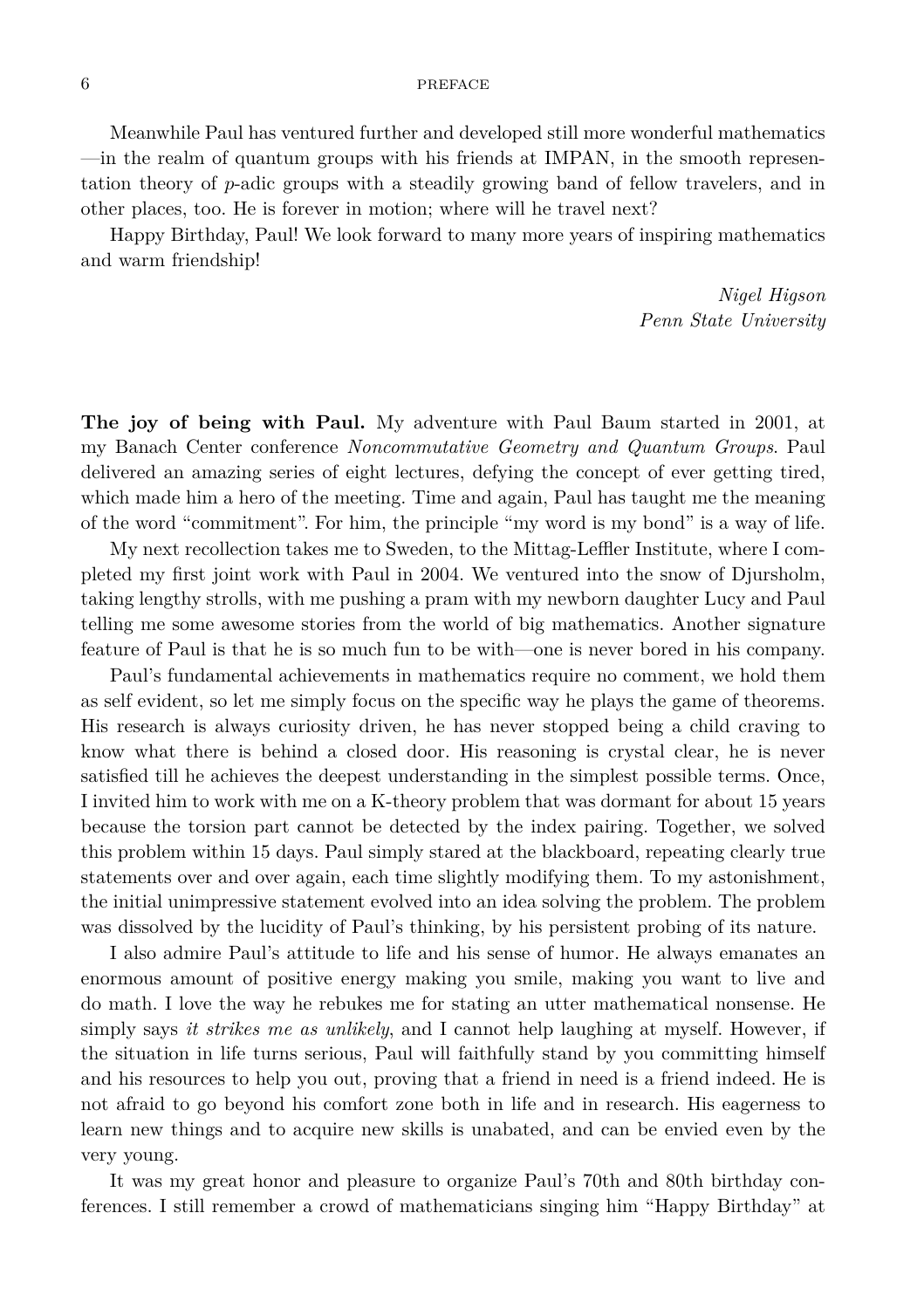## PREFACE 7

the door of IMPAN. I remember changing the name of the neighboring Plac Konstytucji into Plac Bauma. I remember Paul calling his wife from my office to tell her that *it was hard to beat*. It is also impossible to forget an exquisite array of speakers who came to the Fields Institute in Toronto to honor Paul with superb talks, and Paul himself who delivered an outstanding lecture on his actual 80th birthday.

A famous quote from John Templeton says: *It is nice to be important, but it's more important to be nice.* Paul is a prime example of someone important who is also more than nice. We have a natural tendency to hang around people who influence us to become better persons, who not only are great themselves, but also are capable and willing to share their greatness around. After being soaked for about two decades in Paul's way of doing mathematics, after having him as a role model shaping my mathematical life to the great extent comparable only with the influence of my wonderful Ph.D.-supervisor Marc A. Rieffel, I can happily say that I am truly proud of being Paulish. . .

> *Piotr M. Hajac IMPAN*